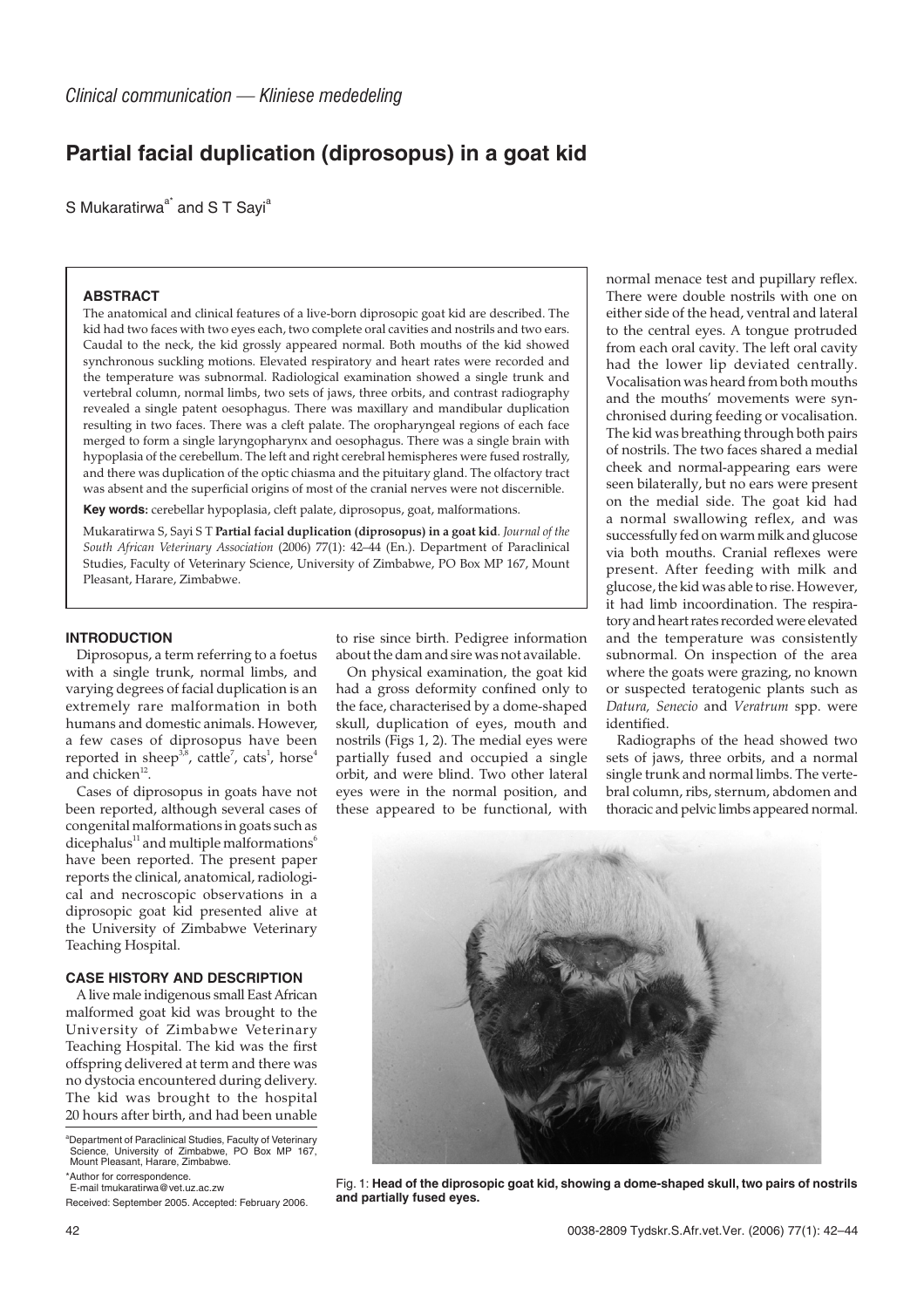

Fig. 2: **Head of the diprosopic goat kid, lateral view of the head showing one of the normal lateral eyes and two faces.**

Contrast radiography of the oral cavity, oropharynx and oesophagus was carried out using a barium swallow. The contrast radiographs revealed a single patent oesophagus. Forty hours after birth the kid had seizures and died, probably due to hypoglycaemia.

On necropsy each face had nostrils, an oral cavity and a protruding tongue. Two complete separate jaws were present although the medial lower jaws were shortened. There was a cleft palate in both the hard and soft palates. The oropharyngeal regions of each face merged to form a single laryngopharynx and a single oesophagus and there was a single trachea. The two tongues fused caudally, forming one body giving a Y-shape, and entered a single pharynx. The hyoid apparatus was wider than normal, probably reflecting the doubling of the lower jaws. There was no duplication of internal thoracic and abdominal organs.

On opening the skull, the kid had a single abnormal brain. Marked hypoplasia of the cerebellum was noticed. The left and right cerebral hemispheres were fused rostrally and the falx cerebri was not fully developed in that region. There was duplication of the optic chiasma and the pituitary. The olfactory tract was absent and the superficial origins of most of the cranial nerves were not discernible at that stage.

Microscopic examination of the brain showed cerebellar hypoplasia characterised by marked thinning of molecular and granular layers and severe loss of Purkinje cells and granular cell depletion. In the cerebral tissue, there was severe congestion, haemorrhage and neuronal degeneration.

#### **DISCUSSION**

Diprosopus is considered a symmetrical type of conjoined twinning. It is characterised by a single body and a spectrum of duplication of craniofacial structures. It is this characteristic duplication that makes the diagnosis specific for diprosopus twinning. Diprosopus ranges from isolated duplication of facial structures to complete doubling of all facial elements.

In this goat kid, duplication of the maxilla, mandibles, nose and nostrils and pituitary represented the major structural defects. The presence of four eyes in this case may lead to classify the anomaly into the sub-category of diprosopus tetraopthalmus. Unique features in this case included duplication of the optic chiasm, absence of the olfactory tract, fusion of the left and right cerebral hemispheres rostrally and hypoplasia of the cerebellum. In most cases of diprosopus described in humans, the most common additional feature found is anencephal $v^{10}$ . However, anencephaly was not present in this case and has also not been reported in cases of diprosopus in domestic animals, including sheep<sup>3,8</sup>, and cattle<sup>7</sup>.

There has been little research on the morpho-pathogenesis of diprosopus in humans and animals in the past. Theories of embryological mechanisms proposed as leading to diprosopus include forking of the notochord, partial doubling of the notochord, partial doubling of the prosencephalon and olfactory placodes, and duplication of the growth centres of the stomadeal plate $14$ . In the present case of diprosopus in a goat kid, the mandibular and maxillary duplications could be explained by postulating a duplication involving the maxillary and mandibular

prominences bilaterally as suggested in humans by Fearon and Mulliken<sup>2</sup>.

In humans surgical intervention of some cases of diprosopus has been successfully performed<sup>2,14</sup>. In farm and companion animals, there are no reported cases available where surgical intervention was performed, probably because most of the cases died a few hours after birth or because of the high costs associated with surgery.

The aetiology or initiating cause of diprosopus is not well understood. Two possible initiators are exogenous factors or genetically encoded morphological errors. Exogeneous causes of facial anomalies include (1) factors causing environmental stress early in embryological development, such as hyperthermia and hypoxia<sup>9</sup>, nutritional deficiencies and hormonal imbalances<sup>16</sup>, (2) viral and toxoplasma infections $5,13$  and (3) toxins, drugs and chemicals $^{15}$ . In the present case, the role of infectious agents, parasites and drugs could not be obtained because there were no records and history of husbandry of the dam and sire. Similarly the role of genetic factors could not be determined because of the absence of breeding history. Common teratogenic plants such as *Datura, Senecio* and *Veratrum* spp. which cause malformations in ruminants were ruled out in this case because no such plants were found during inspection of the grazing area. In conclusion, there is need for further studies to elucidate the aetiology and morphopathogenesis of facial malformation in domestic animals.

## **REFERENCES**

- 1. Aharon D C, Wouda W, van Weelden E 1986 A case of diprosopus in the cat. *Tijdschrift voor Diergeneeskunde* 111: 588–591
- Fearon J A, Mulliken J B 1987 Midfacial duplication: a rare malformation sequence. *Plastic and Reconstructive Surgery* 79: 260– 264
- 3. Fisher K R, Partlow G D, Walker A F 1986 Clinical and anatomical observations of a two-headed lamb. *Anatomical Record* 214: 432–440
- 4. Gotz H J 1991 A case of diprosopus in a foal. *Tierärztliche Praxis* 19: 82–83
- 5. Grimwood B, O'Connor G, Gaafar H A 1983 Toxofactor associated with *Toxoplasma gondii* infection is toxic and teratogenic to mice. *Infection and Immunity* 42: 1126– 1135
- 6. Gutierrez C, Rodriguez J L, Castellano E, Palomino E, Corbera J A, Montoya, J A 2000 Multiple malformations in a newborn goat. *Canadian Veterinary Journal* 41: 568–569
- 7. Hishinuma M, Kohnose M Y, Takahashi Y, Kanagawa H 1987 Diprosopus in a Holstein calf.*Japanese Journal of Veterinary Research* 35: 287–293
- 8. Mazzullo G, Germana A, De Vico G, Germana G 2003 Diprosopiasis in a lamb. A case report. *Anatomia, Histologia, Embryologia* 32: 60–62